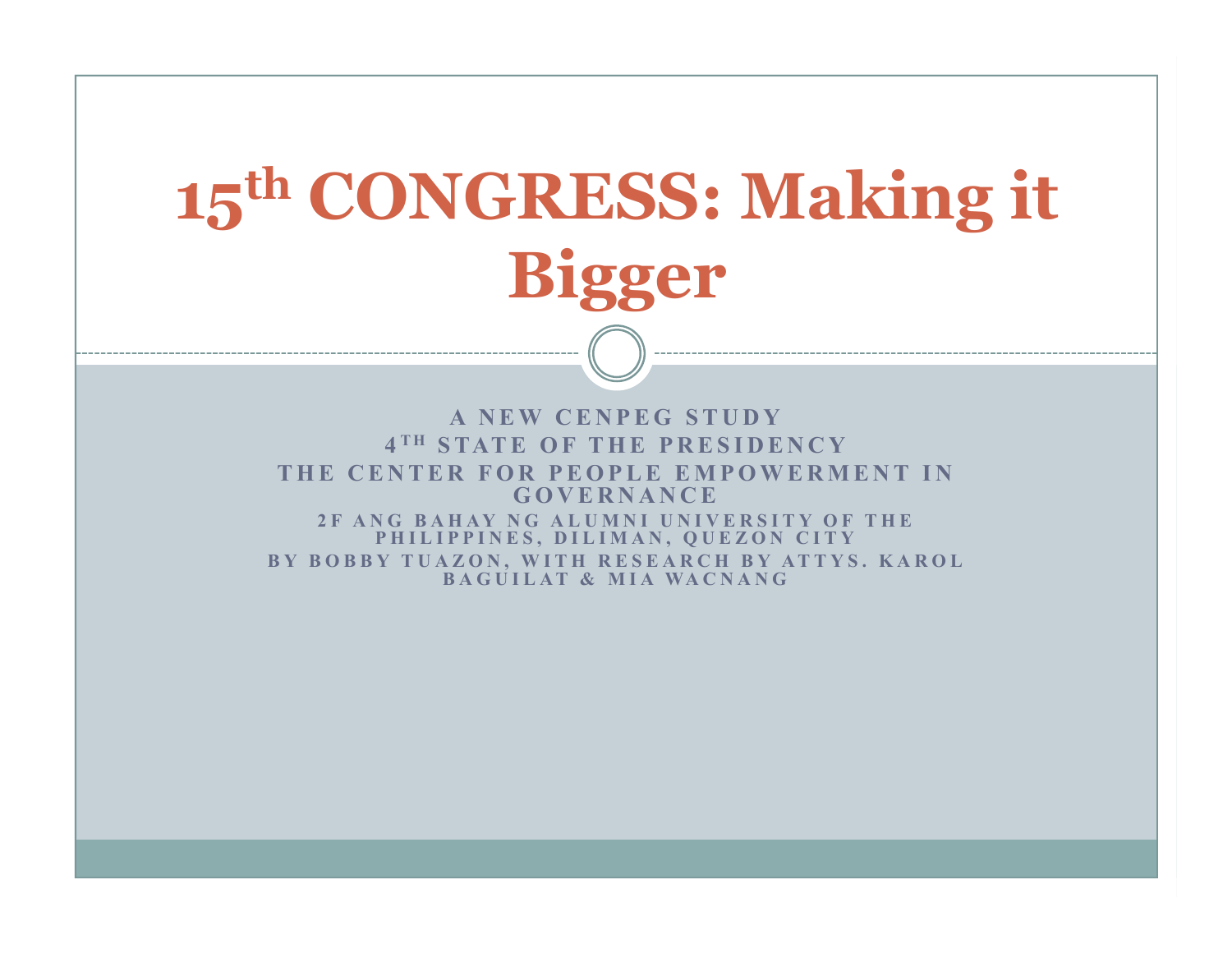### HOUSE: District Representatives

 $\bullet$ 



 Of 229 district representatives: 161 members or 70.0% have family members elected and/or appointed to public office; 153 have relatives occupying local government posts; 40 have relatives with national posts; and 50 have relatives occupying national posts.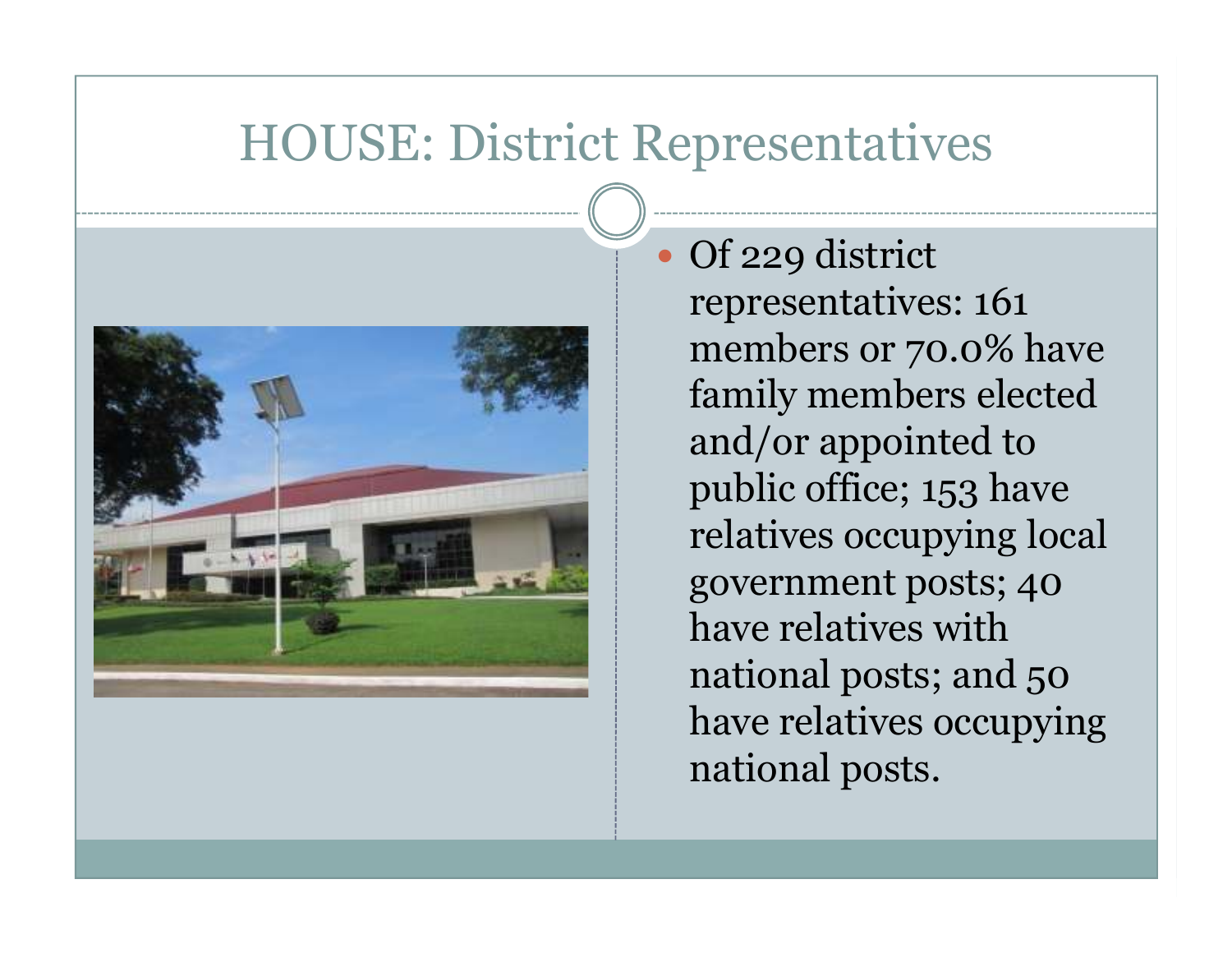| <b>House: Relatives in Government</b>                |     |       |  |
|------------------------------------------------------|-----|-------|--|
| Members with elected   161<br>or appointed relatives |     | 70.0% |  |
| No data                                              | 68  | 30.0% |  |
| Total                                                | 229 | 100%  |  |

Appointed positions do not include positions in government whose occupants are not appointed by the President.

\*'No data' refers to members with no relatives in government.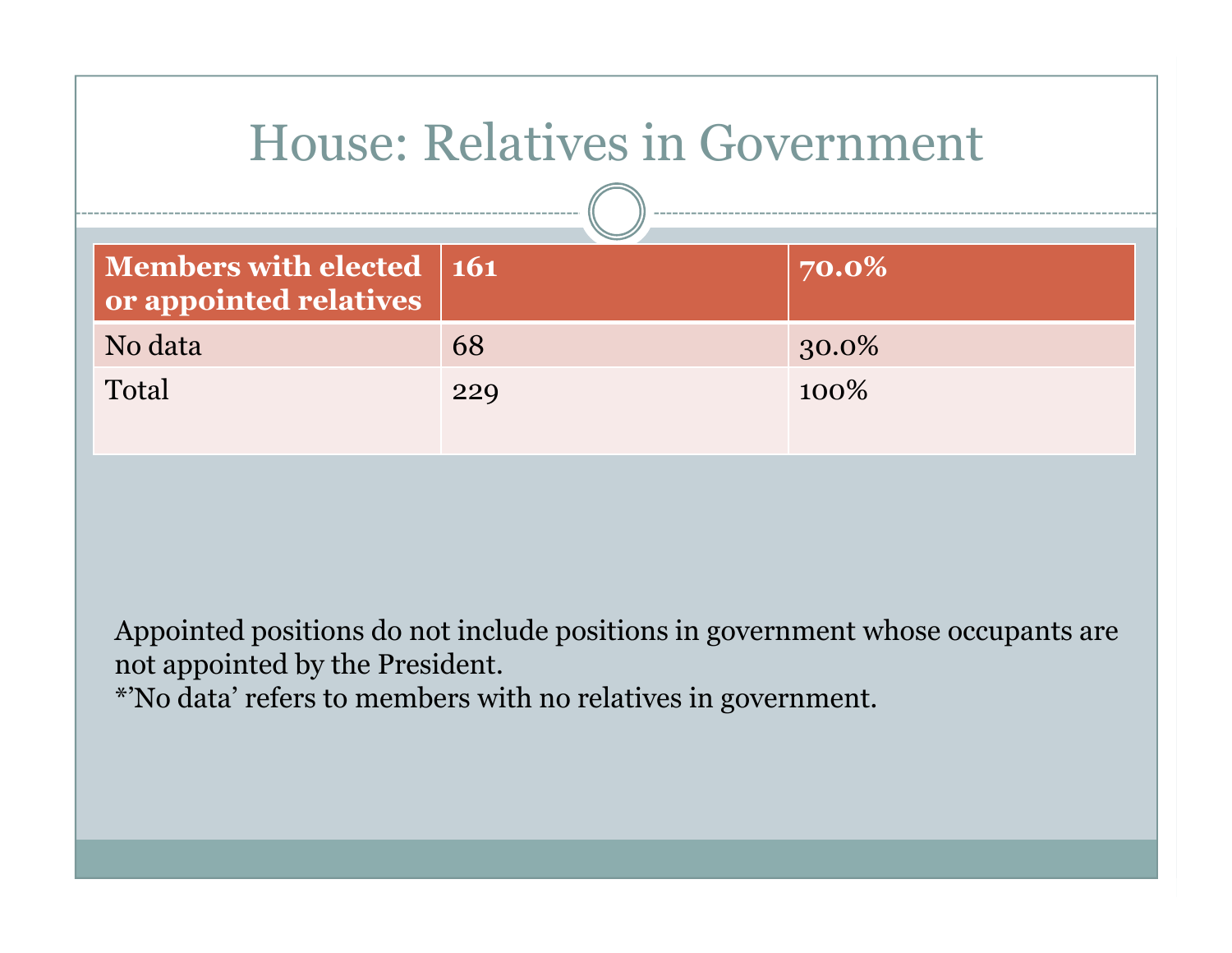| With elected relatives in national or local positions               |     |       |  |
|---------------------------------------------------------------------|-----|-------|--|
| <b>Members with</b><br>relatives in elected<br>local positions      | 153 | 67.0% |  |
| <b>Members with</b><br>relatives in elected<br>national positions*  | 40  | 17.0% |  |
| <b>Members with</b><br>relatives in appointed<br>national positions | 50  | 22.0% |  |

Elected national positions include party-list representatives.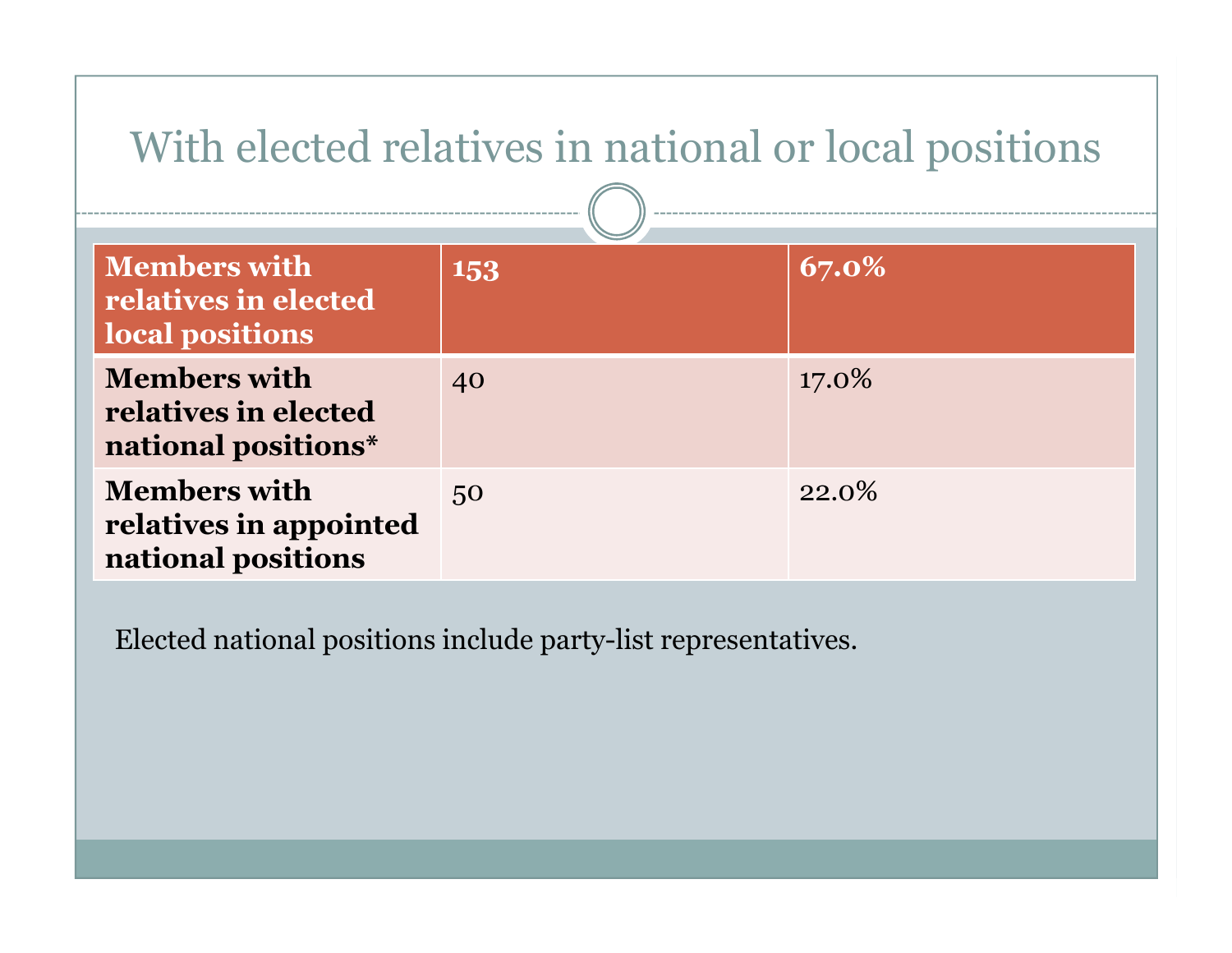#### **DISTRICT REPRESENTATIVES**

## OLD & NEW (MARCOS MARCOS)

 1986 People Power Revolution: saw the entry of new players in the political arena with many through their appointment by then President Corazon Aquino as OIC public officials, particularly in the local government (e.g., & POST-Binays, Ampatuans)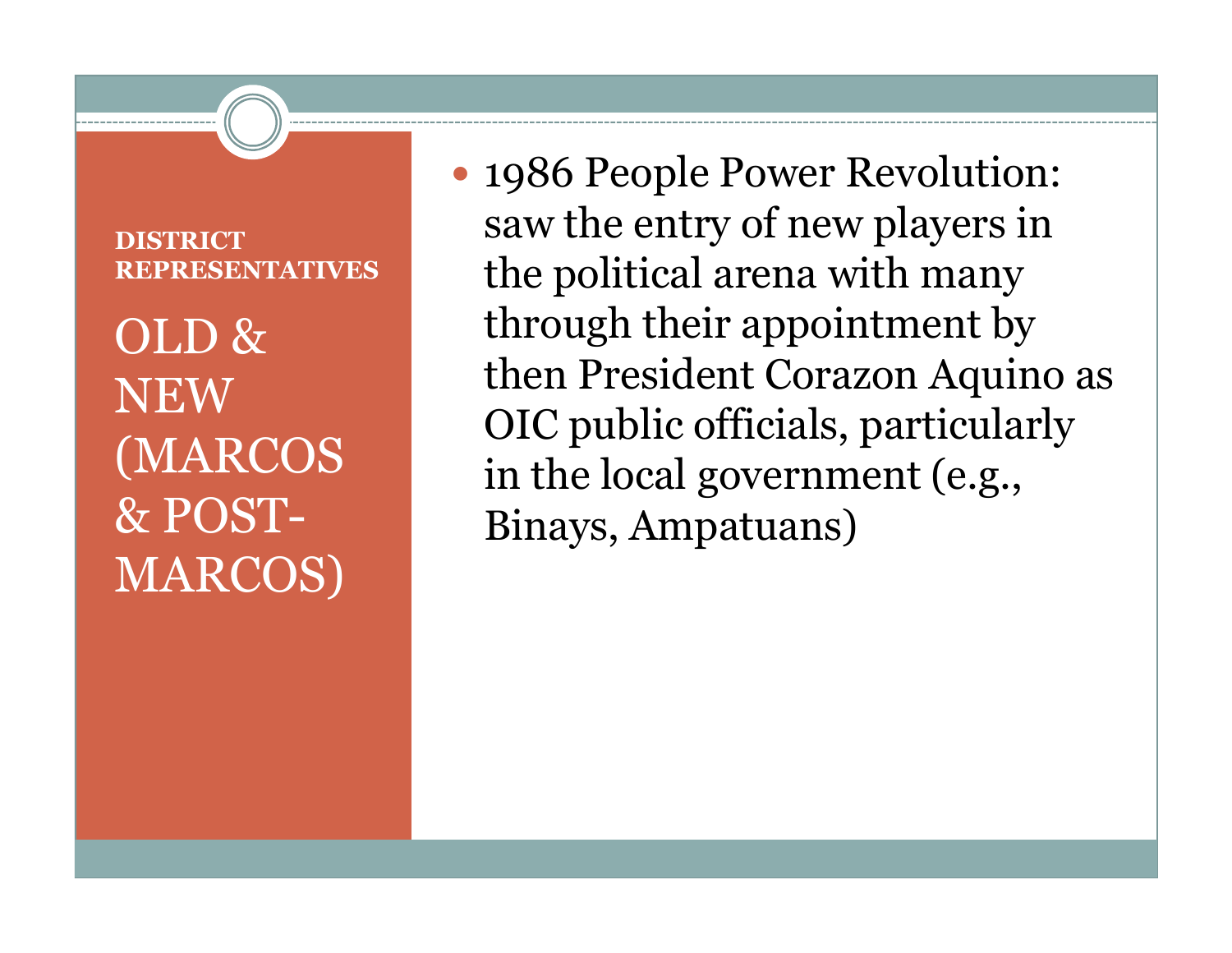**DISTRICT REPRESENTATIVES15th Congress**

OLD & NEW (MARCOS & POST-MARCOS)

|   | Pre-EDSA<br>political<br>dynasties  | 71  | 31.0% |
|---|-------------------------------------|-----|-------|
| S | Post-EDSA<br>political<br>dynasties | 86  | 38.0% |
|   | Total                               | 157 | 69.0% |
|   |                                     |     |       |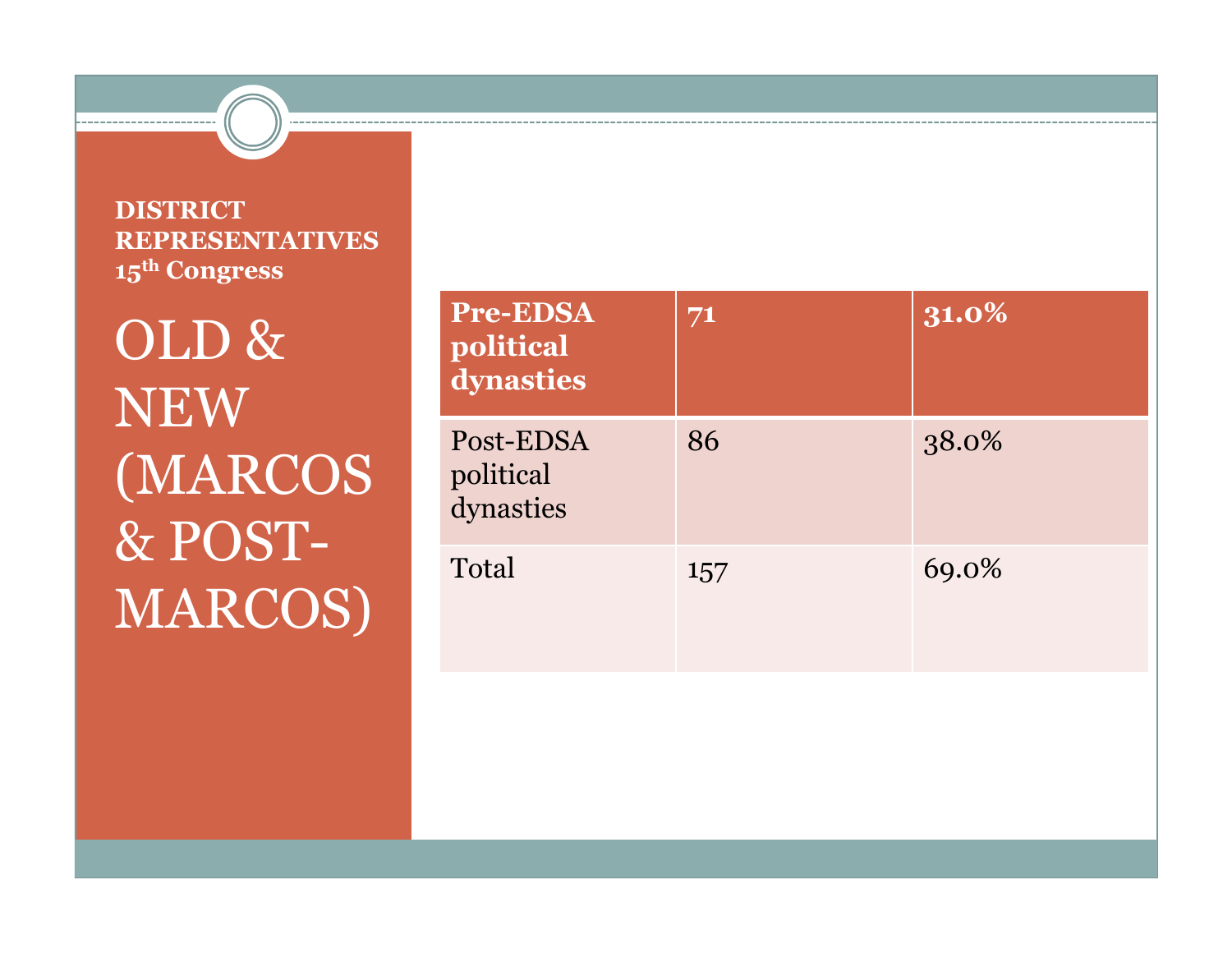#### **DISTRICT REPRESENTATIVES**

EXPANSION & CONSOLIDATION in 15th Congress

- Expansion to other legislative districts within the province or region.
- Using incumbent seats for other family members to secure LGU seats;
- Having family members appointed in national & local positions;
- To avoid inter-family conflicts arising from politics: creating a new political territory / political subdivision by carving out old ones;
- $\bullet$  Infiltrating the Party-list system since 1998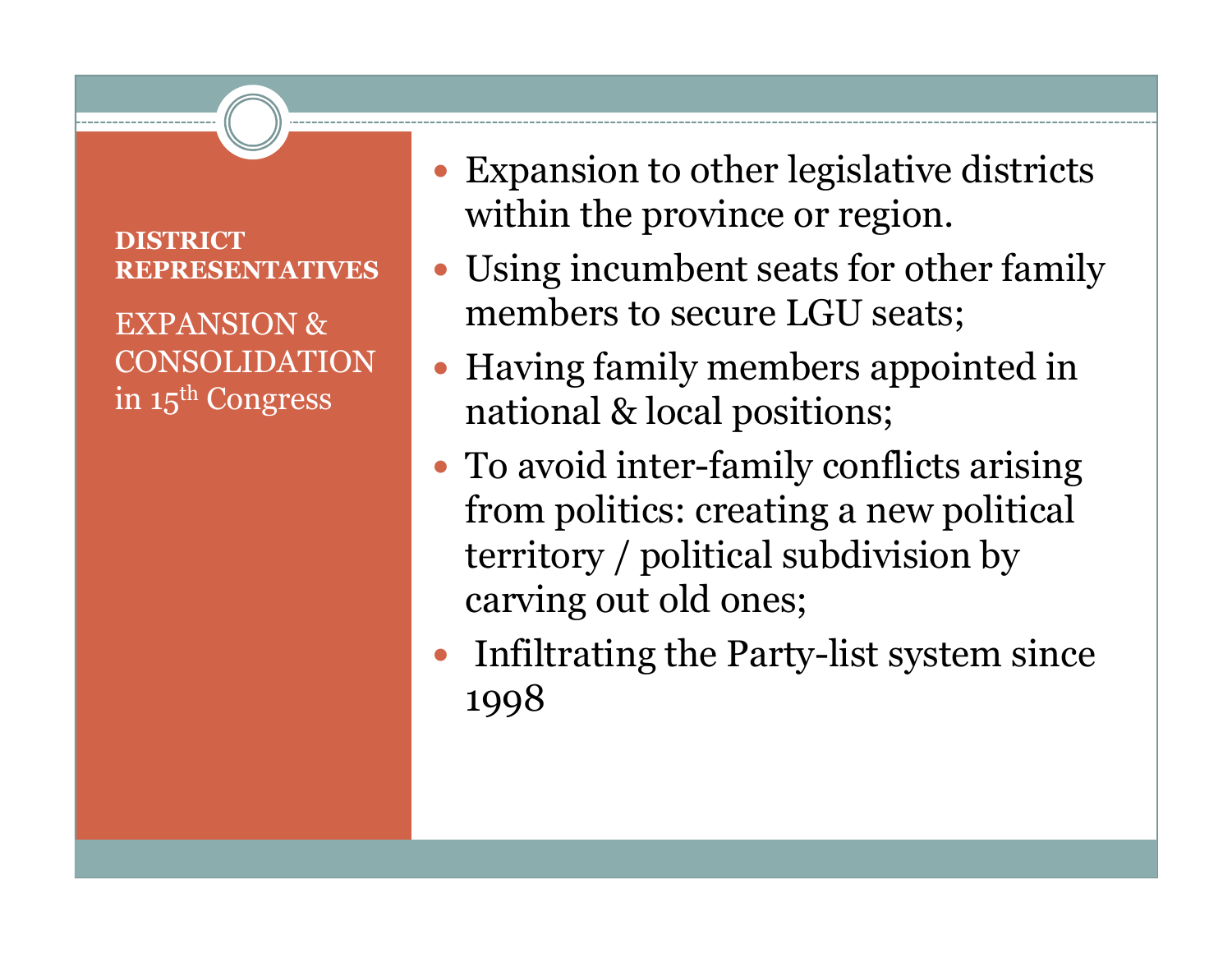### PARTY-LIST **SYSTEM** IN THE 15THCONGRESS Fratal

| RTY-                           | <b>Partylist</b><br><b>Representatives</b> | <b>Number</b> | Percentage |
|--------------------------------|--------------------------------------------|---------------|------------|
| ŠТ<br>STEM                     | <b>Members of</b><br>political clan        | 12            | 21%        |
| THE<br>$\overline{\mathrm{H}}$ | Non-<br>members of<br>political clan       | 44            | 79%        |
| <b>NGRESS</b>                  | <b>Total</b>                               | 56            | 100%       |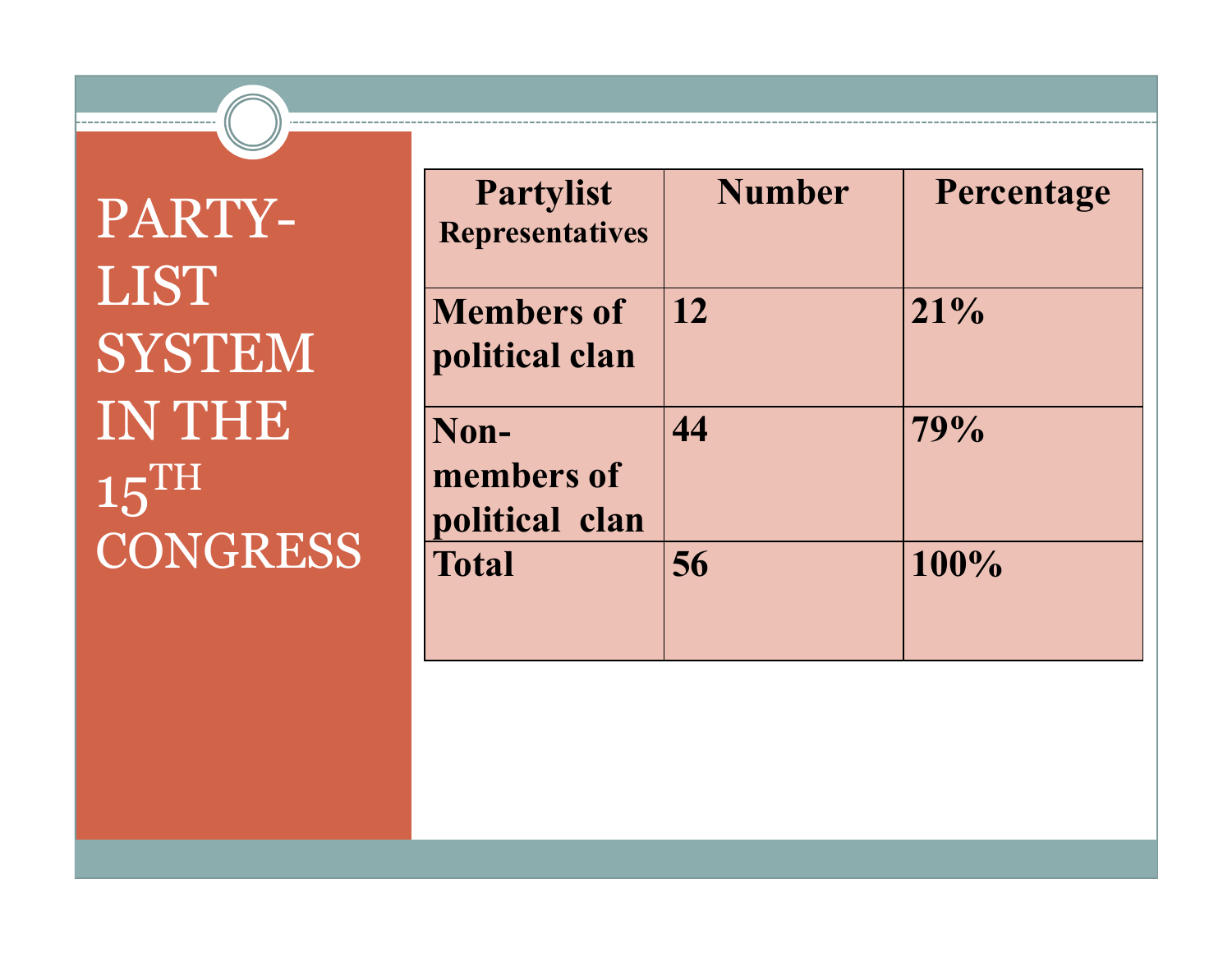PARTY-LIST **SYSTEM** IN THE 15THCONGRESS Numonaire

| <b>Partylist</b><br><b>Representatives</b> | <b>Number</b> | Percentage |
|--------------------------------------------|---------------|------------|
| Millionaires 51                            |               | $91\%$     |
| Non-<br>Millionaires                       | 5             | $9\%$      |
| Total                                      | 56            | $100\%$    |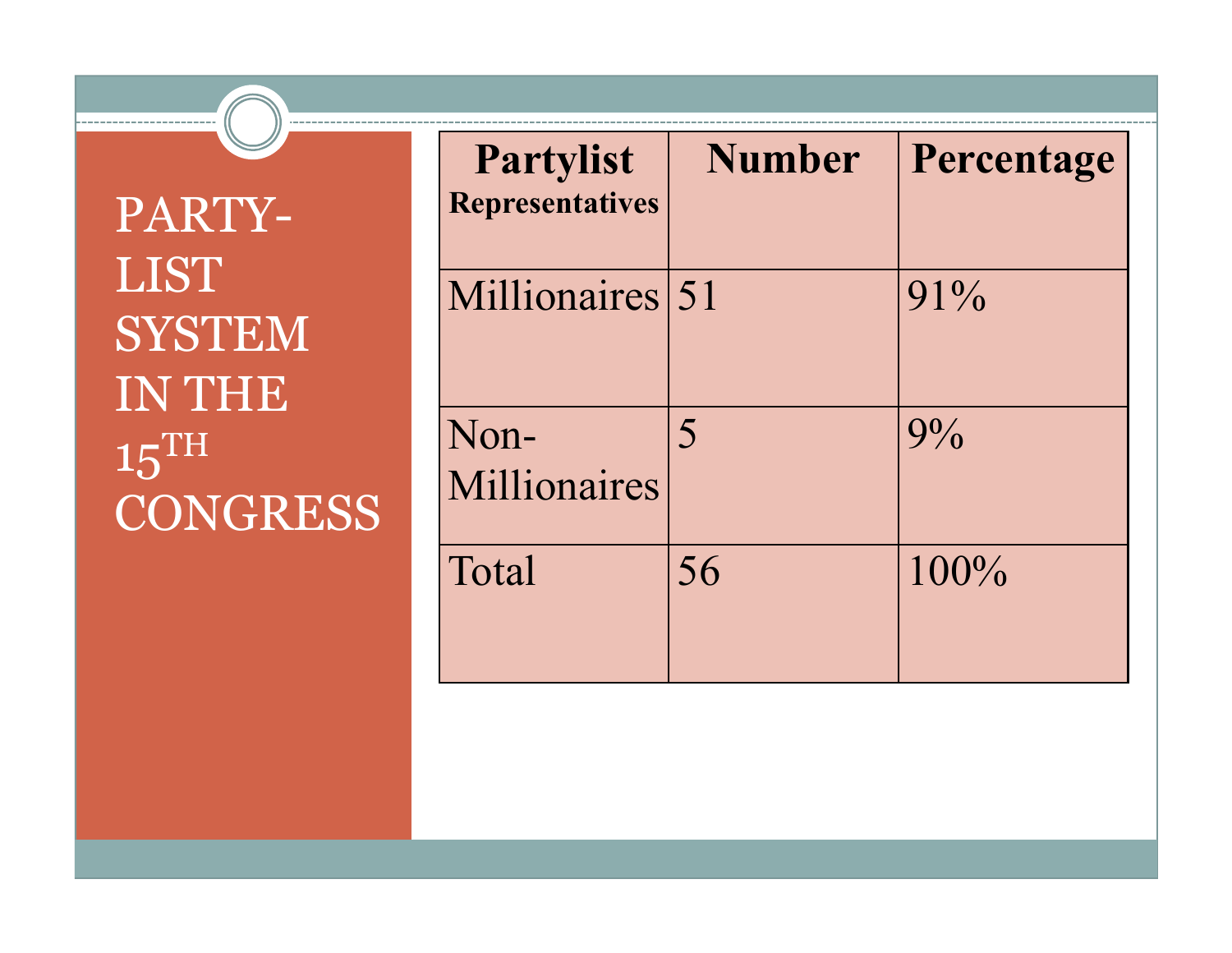### **PARTY-LIST SYSTEMINTHE** 15th **CONGRESS**

- Of those coming from political clans, 8 have relatives currently occupying national and local elective positions.
- Some Partylist representatives<br>have relatives simultaneously have relatives simultaneously sitting with them at the  $15<sup>th</sup>$ Congress such as: Nasser C. Pangandaman, Sr., Sharon S. Garin, Maximo B. Rodriguez, Jr., Juan Miguel Macapagal Arroyo, and Florencio Noel.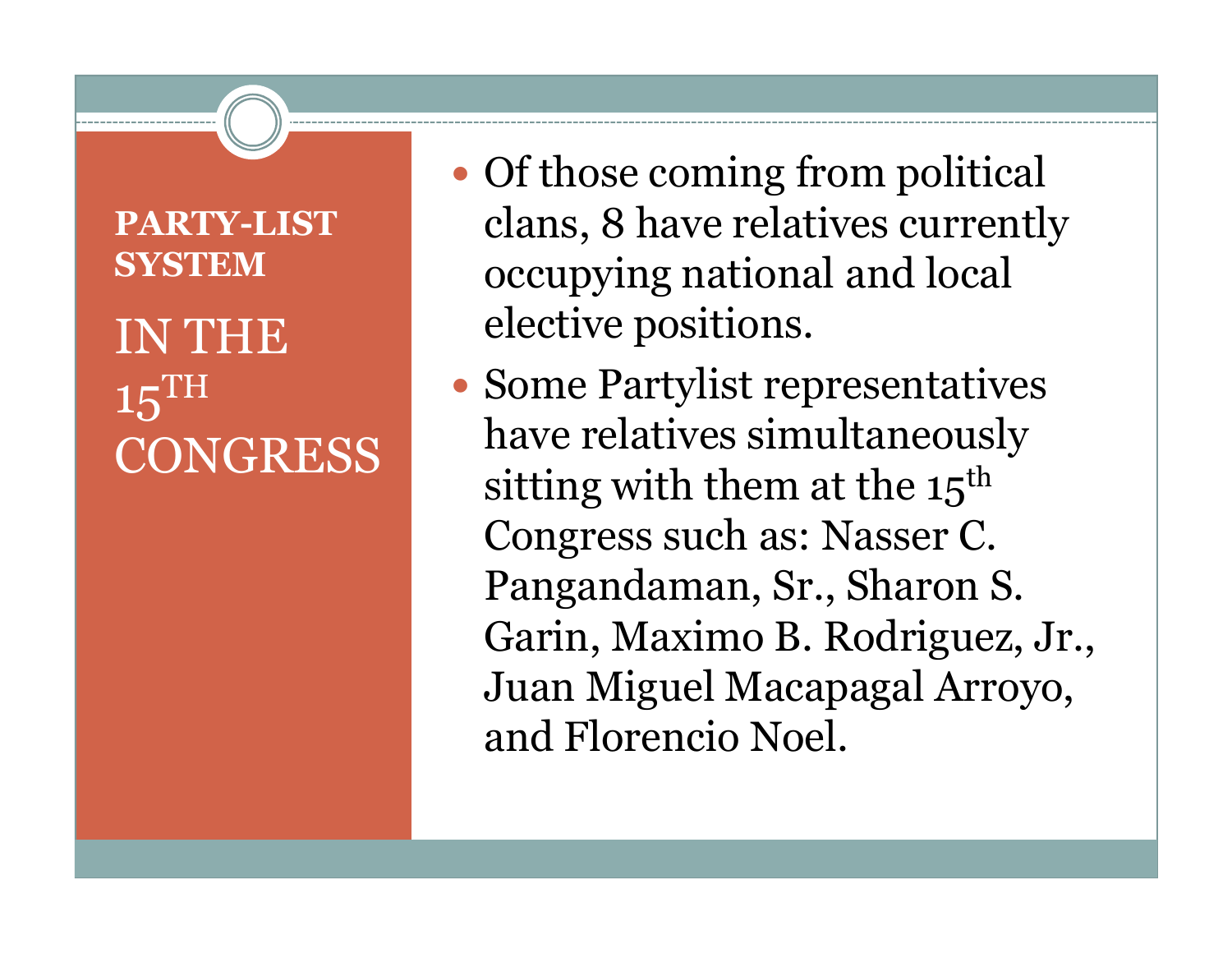## SENATE IN THE  $15^{\text{TH}}$ **CONGRESS**

| <b>Membership</b><br>in a political | <b>Number</b> | Percentage |
|-------------------------------------|---------------|------------|
| clan                                |               |            |
| Member of a                         | 18            | 78%        |
| political clan                      |               |            |
| Not a                               | 5             | $22\%$     |
| member of a                         |               |            |
| political clan                      |               |            |
| Total                               | 23            | 100%       |
|                                     |               |            |